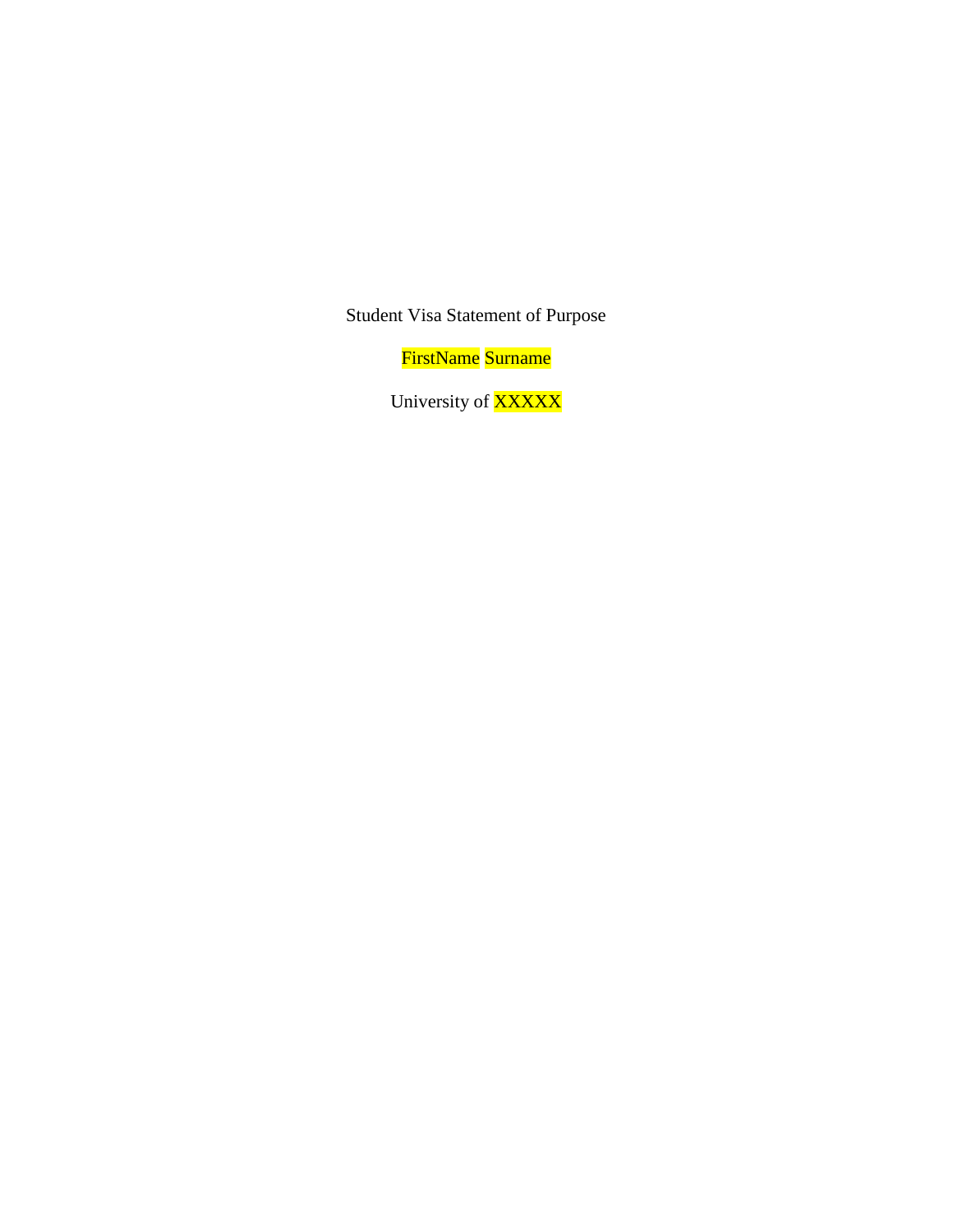Today's society is becoming more pluralistic as individuals diversify, and employees become more complex. I believe that for the organization to remain successful during these changing times, it is essential for them to have a reliable team of trained professionals who will continue to strengthen innovation. Having done rigorous groundwork through my professional and academic experiences in IT, I believe that it is time to advance my managerial skill and to enhance my leadership skills in IT. Additionally, my extensive work experience demands higher education to attain a more senior leadership role. Therefore, at this level, a Master's degree will be essential for me to achieve key administrative profiles and attractive pay packages. For these reasons, I want to pursue an MBA from the University of **XXXXXXXXXXX**.

As I considered my alternatives for post-graduate studies, the Master's in Business Administration at the University of **xxxxxxxx** stood out for various reasons. The comprehensive curriculum and interdisciplinary nature of the program appealed to me. Also, the University of **XXXXXXXXXXXXXX** is known to have a distinguished faculty, and I would be privileged to work under their supervision. I believe they will bring their academic professions and industrial experience through instruction, which is precisely what I desire. I believe that this is the most appropriate and convenient time to expand my academic horizon and to gain new experiences and knowledge in business management.

I have been working in the United States for the last six years under a working Visa. I have worked as a Systems Analyst at **XXXXXXXXX** for the last six years, and I was transferred to the US branch from India in 2014. I was part of the team that provided support for  $\frac{1}{2}x + \frac{1}{2}$ Network Provisioning Application. I have also worked on various technologies, including SQL, JCL, and COBOL, among others. Moreover, I was also actively involved in training new team members while at the same time maintaining a cordial relationship among teams. I have been a productive member of the company for a total of twelve years and seven months during my long study break.

I resigned from the  $\frac{1}{2}$   $\frac{1}{2}$  Company on 14<sup>th</sup> February 2020 after receiving an acceptance letter to the University of **XXXXXXXXX**, to pursue a Master's program in Science and Business. Classes at the Institution began on 16th March 2020. However, my first choice has always been to study at the University of **XXXXXXXXX** in Canada.

I have always desired to study in Canada for various reasons. The Canadian education system is ranked best in the world. Moreover, Canadian institutions offer an innovative, dynamic, and challenging environment that will enable me to nurture my true potential. Furthermore, Canada is safe, secure, and peaceful. This will create proper learning conditions that will help me excel in all my studies. After completion of the MBA program, I intend to return to India, where my parents and extended family reside. Moreover, with the MBA qualification from a recognized Canadian institution, it will be easier for me to secure a Managerial Position in an IT firm in India.

For years I have worked hard to build a decent life in India for my family and I, and after completing my studies, I intend to return home, carry on with my life and put the acquired knowledge into good use. I also hope to secure a lucrative managerial position in an IT firm upon my return to India. I have deep roots in India, not only from my family side but also in my financial life, and I do not plan on relocating to any other country. My mother, father and mother in law are the growing old, and it is my responsibility to care of them once I return from my